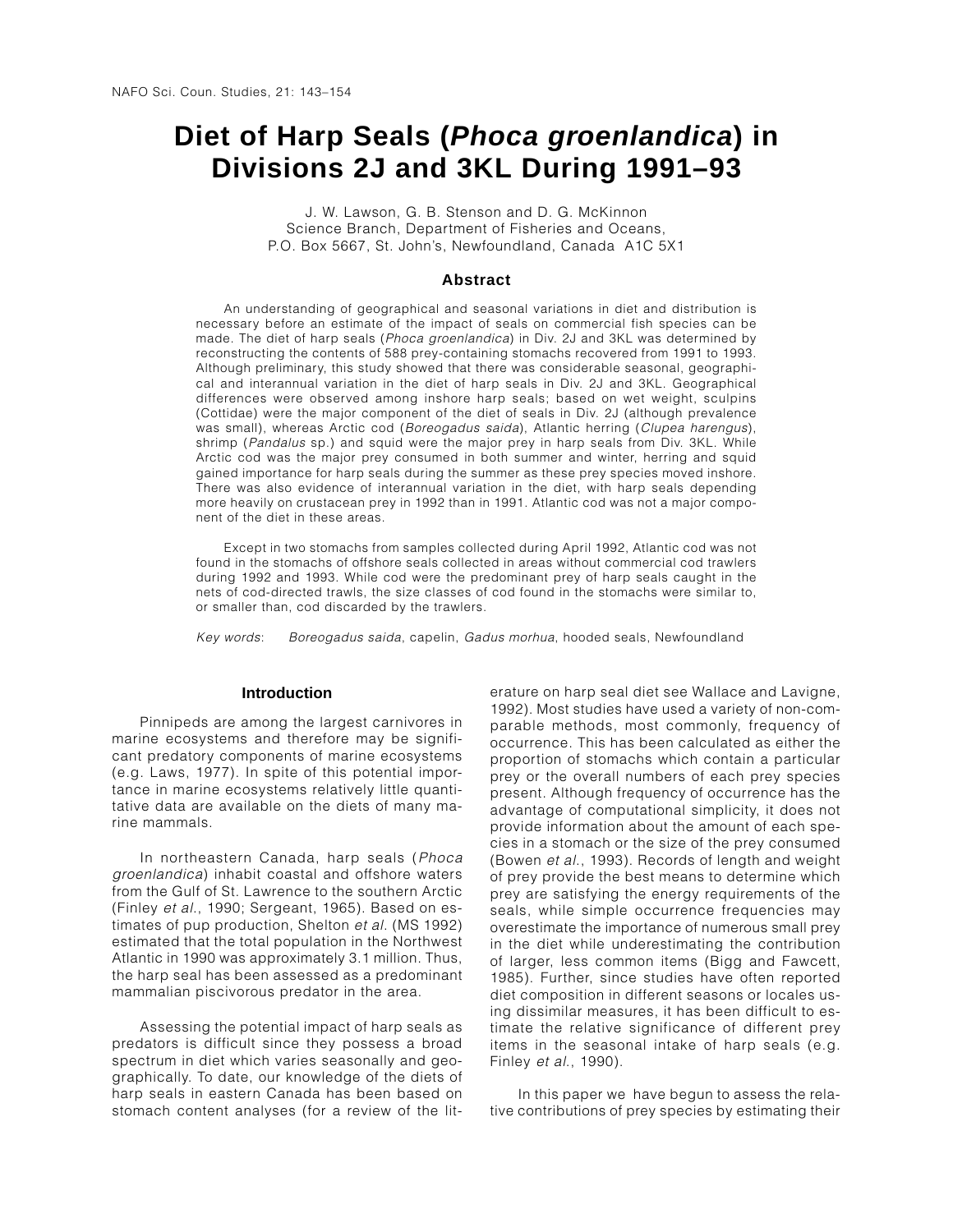sizes as reconstructed from otoliths and other hard parts recovered from harp seal stomachs. Preliminary analyses are presented of harp seal diets in Div. 2J and 3KL from 1991 to 1993, in summer and winter for inshore and offshore areas. It is noted that previous studies have primarily relied on samples collected in inshore areas. Little is known about the diet of harp seals in offshore areas, although seals are known to feed some distance from shore, particularly during the winter and spring (Sergeant, 1973; Stenson and Kavanagh, unpublished data). It is noted that stomach samples from offshore areas are difficult to obtain, and have not produced data used in most previous diet reconstructions (e.g. Finley et al., 1990; Murie and Lavigne, 1991; Sergeant, 1973). In this study we were able to obtain samples from both inshore and offshore areas.

## **Methods**

The stomachs of 645 harp seals were examined from animals collected in inshore and offshore waters around Newfoundland and Labrador (Div. 2J, 3K and 3L) from 1991 through to the spring of 1993 (Table 1). Seals were obtained using five methods: inshore net, inshore shot, offshore net by-catch, offshore trawl and offshore shot. Seals were collected during most months of the year, although fewer were recovered during the summer to reflect these seals' annual migratory pattern. The samples collected between April and September were designated as "summer" samples and those taken between October and March as "winter" samples. No effort was made to focus on the sex or age of seals killed, nor on the time of day they were collected. All sampled seals were sexed, and two age groups were used in the analyses: pups as 0-group up to age 1 year, and older seals aged 1+ years.

In the field, each stomach was ligated and removed from the seal soon after death, and frozen at –20°C. At analysis, the whole stomachs were thawed and weighed on an electronic balance to the nearest 0.1 g. Each stomach was then placed in a large tray to prevent loss of contents. If present, whole prey items were removed, weighed to the nearest 0.1 g and measured to the nearest 1.0 mm (fork length in teleosts, or total length in cephalopods). Saggital otoliths were removed from intact fish skull cases. Cephalopod beaks were removed from the buccal capsules of whole squids. All hard parts were stored dry. Free otoliths, squid beaks, and small invertebrate prey were recovered by visual inspection, after washing the stomach contents with fresh water through a stack of three to four sieves of decreasing mesh sizes. Previous work has demonstrated that over 90% of otoliths are recoverable using this method (Murie and Lavigne, 1985). After the contents were removed, the empty stomach was again weighed to determine the wet weight of the contents. To facilitate comparison of the diets of the harp and hooded seals in offshore areas, we reconstructed prey frequencies and weights from intestine contents rather than stomachs since few of the hooded seal stomachs contained prey.

Whole fish were identified to species level. Where only otoliths were recovered, the fish species were identified by comparing recovered otoliths to reference material collected in waters around Newfoundland, or to a published otolith identification key (Härkönen, 1986). The total number of recovered otoliths of each species was used to calculate the number of individual prey in each stomach. If left and right otoliths could be distinguished, the side with the greater number was used to

TABLE 1. Season, collection method and number of harp seal stomachs ( $n = 645$ ) recovered from Div. 2J and 3KL in 1991 and 1992.

| Division       | Season           | Sampling<br>method                       | No. of<br>seals<br>collected |
|----------------|------------------|------------------------------------------|------------------------------|
| 2J (inshore)   | Summer<br>Winter | Shot<br>Net                              | 8<br>60                      |
| 3KL (inshore)  | Summer           | Shot<br>Net<br>Unknown                   | 113<br>18<br>3               |
|                | Winter           | Shot<br><b>Net</b>                       | 132<br>22                    |
| 3KL (offshore) | Summer           | Shot<br><b>Net</b>                       | 5<br>65                      |
|                | Winter           | Offshore trawl<br>Shot<br>Offshore trawl | $\overline{c}$<br>99<br>118  |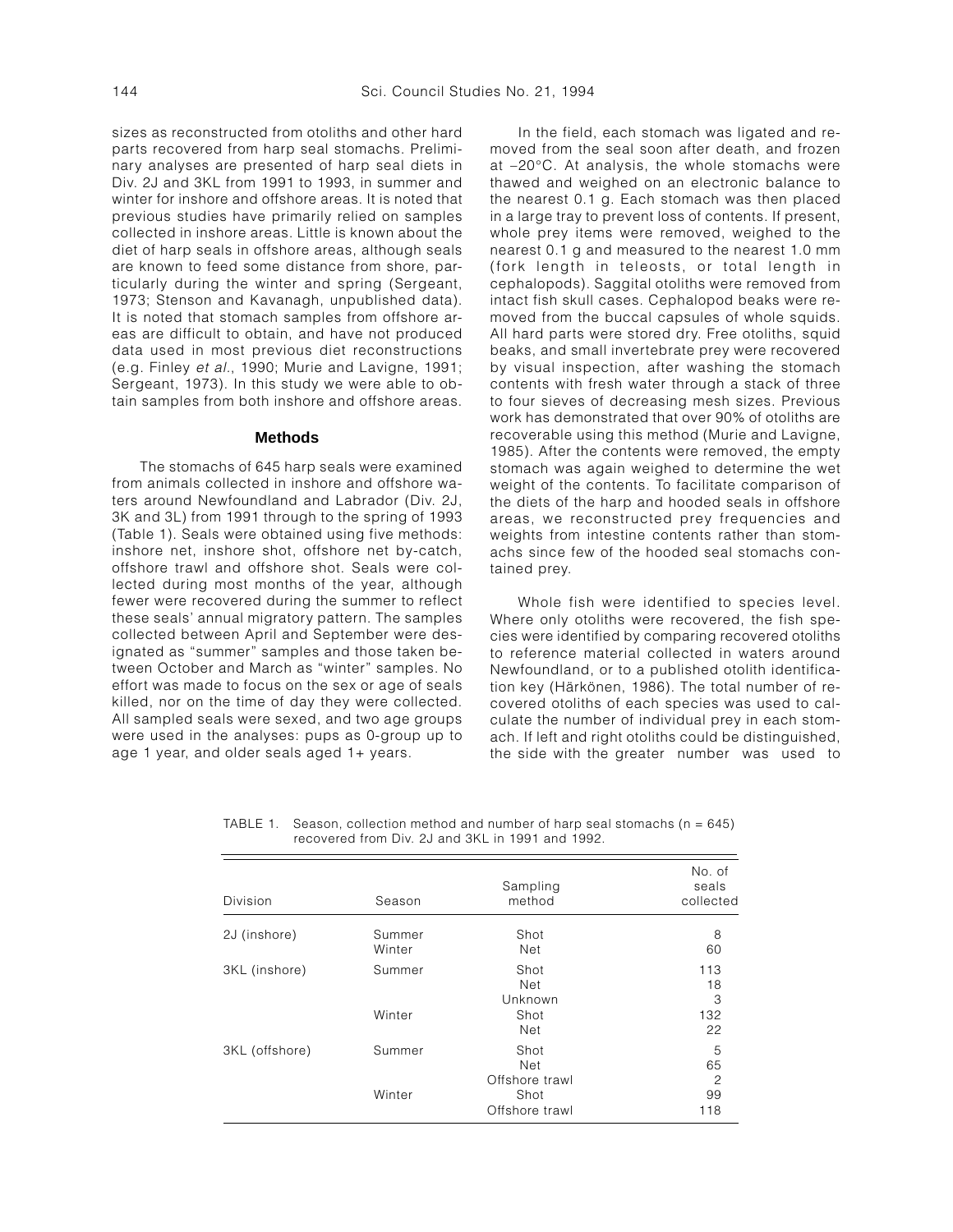determine the number of prey eaten. Where it was not possible to distinguish between left and right otoliths, the number of individuals consumed was estimated by dividing the total number of otoliths by two.

Only otoliths with minimal or no erosion were used to estimate the size of prey consumed. Degree of erosion was determined by comparing the surface and edge features of the recovered otolith with those in the reference collections. Otoliths which had complete surface detail, and whose margins displayed a similar degree of topography to reference material were measured to the nearest 0.1 mm using vernier calipers (otoliths longer than 5 mm) or an Apple Macintosh™-based image analysis system (fragile otoliths and those shorter than 5 mm). In most species, measurements were taken from the rostrum to the posterior edge of the otolith, parallel to the sulcus. Greenland halibut (Reinhardtius hippoglossoides) otoliths were measured across the widest chord.

Squid were identified by comparing either intact individuals, when present, or the upper beaks to published descriptions (Dawe, 1988; Lilly and Osborne, MS 1984). The number of squid consumed was assumed to be equal to the number of the more numerous beak halves. Whole squid beaks were measured if they were intact and showed no erosion. Squid beaks were measured from the tip of the beak to the base of the hood (Illex sp.) or from the tip to the margin angle (Gonatus sp.).

Length and wet weight of fish and squid were estimated from regressions relating these two measures to otolith or beak dimensions, respectively. The total biomass of prey in a stomach was estimated by summing the estimated wet weights of all prey items found therein. To estimate the biomass represented by eroded otoliths, it was assumed that eroded otoliths of each species were originally the same size as the average of the uneroded measured otoliths in that stomach. The number of prey items with eroded otoliths in each stomach was then multiplied by the average length and weight determined from uneroded otoliths of the same species. Estimated energy density (Joules per wet weight (g)) values for each prey were taken from literature (Anon., 1969; Croxall and Prince, 1982; Griffiths, 1977; Hislop et al., 1991; Hodder et al., 1973; Liem, 1943; Montevecchi and Piatt, 1984; Steimle and Terranova, 1985), or obtained from proximal content analyses performed at the Canadian Department of Fisheries and Oceans, Inspection Section laboratories in St. John's, Newfoundland.

## **Results**

# **Inshore diet**

**Proportion of stomachs containing food**. Most (86.5%) of the 356 inshore harp seal stomachs contained prey remains (Table 2). The proportion was not significantly different between 1991 and 1992 (Chi square = 0.26, df = 1,  $\rho$  = 0.6), or between summer and winter (Chi square  $= 0.78$ , df  $=$ 1,  $\rho = 0.38$ ).

Seals recovered from Div. 2J had a statistically similar (Chi square = 3.5, df = 1,  $\rho$  = 0.06) proportion of prey-containing stomachs to Div. 3KL. A similar proportion (Chi square = 0.12, df = 1,  $\rho$  = 0.73) of female harp seals had stomachs containing prey as males. All four 0-group seals (pups) had prey in their stomachs in comparison to 86.3% of 1+ aged seals.

**Composition of the diet**. There was little difference in the mean number of prey types which were found in prey-containing stomachs from inshore areas between years (1991 = 2.53 species/ stomach; 1992 = 2.58 species/stomach), seasons (summer =  $2.61$  species/stomach; winter =  $2.52$ species/stomach) or age classes (0-group = 2.25 species/stomach;  $1+ = 2.57$  species/stomach). The suites of prey consumed by males and females were similar.

| TABLE 2. The number and percentage of harp seal |
|-------------------------------------------------|
| stomachs containing prey recovered from in-     |
| shore areas of Div. 2J and 3KL described        |
| under different criteria.                       |

| Group       | No. of<br>stomachs | Percentage of<br>stomachs<br>containing prey |
|-------------|--------------------|----------------------------------------------|
| 1991        | 224                | 83.9                                         |
| 1992        | 132                | 90.9                                         |
| Summer      | 141                | 93.6                                         |
| Winter      | 215                | 81.8                                         |
| Div. 2J     | 68                 | 67.2                                         |
| Div. 3KL    | 288                | 90.7                                         |
| Males       | 156                | 84.0                                         |
| Females     | 200                | 88.5                                         |
| $1 +$ Seals | 351 <sup>a</sup>   | 86.3                                         |
| Pups        | 4                  | 100.0                                        |
| Overall     | 356                | 86.5                                         |

a One seal was of unknown age.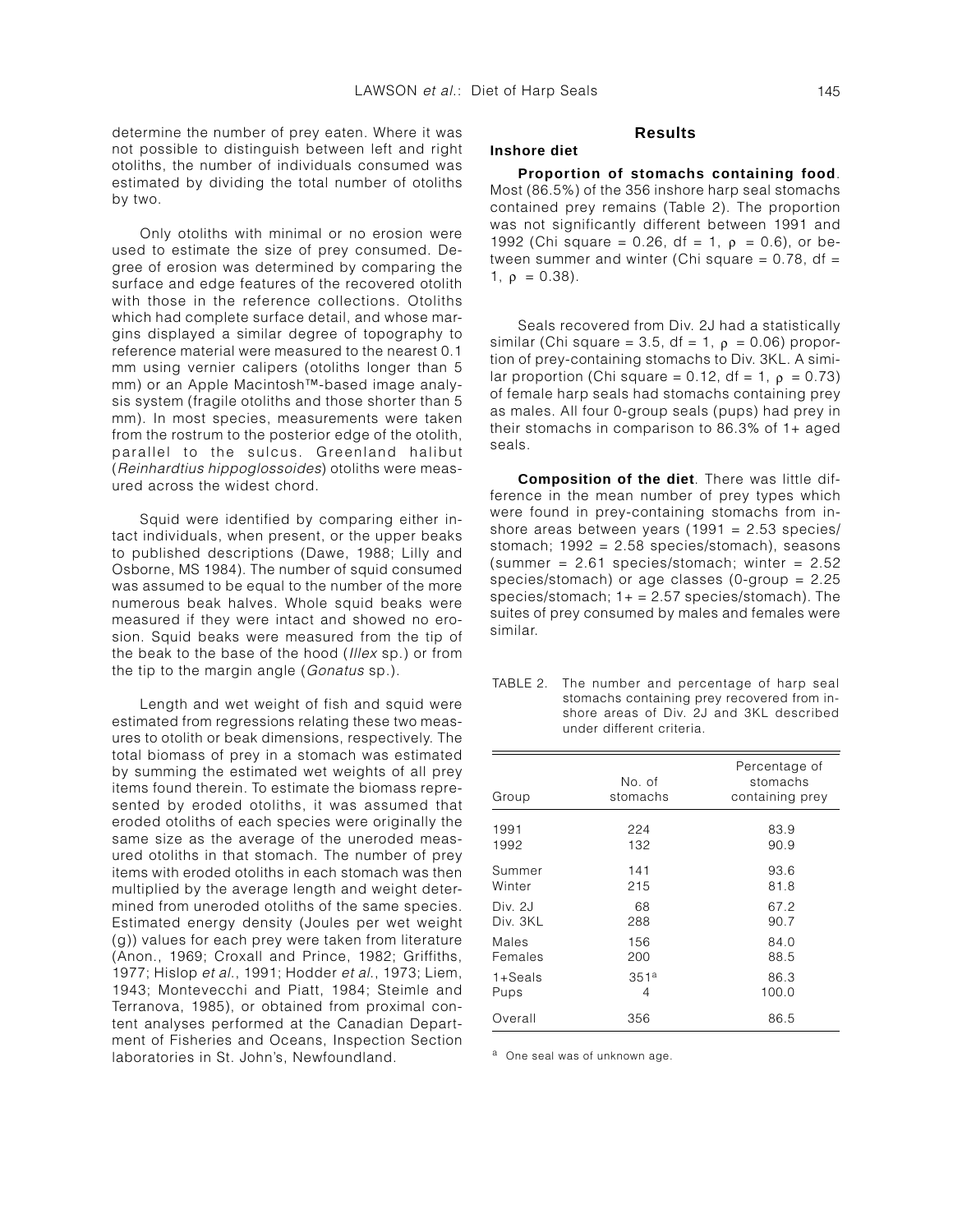More than 30 prey were identified to the genus or species level (prey species) from the 308 foodcontaining harp seal stomachs collected in Div. 2J and 3KL (Table 3). Most numerous were Arctic cod, capelin, Teuthoid squid, other cod species, Atlantic herring and the Pandalus shrimp. Prey species

found in more than 10% of prey-containing stomachs included Arctic cod (57.1% of stomachs), capelin (28.9%), Pandalus shrimp (24.0%), Atlantic herring (17.9%), Hyperiid crustaceans (16.2%), Thysanoessa sp. (euphausiids, 14.9%), Atlantic cod (11.4%) and Liparis sp. (10.1%).

TABLE 3. Estimated numbers and percent frequency of occurrence of prey in harp seal stomachs recovered from inshore areas of Div. 2J and 3KL in 1991 and 1992.

|                                                  |         | Percent                 |
|--------------------------------------------------|---------|-------------------------|
|                                                  |         | frequency of            |
| Prey species                                     | Number  | occurrence <sup>a</sup> |
| Atlantic Herring (Clupea harengus)               | 273     | 17.9                    |
| Capelin (Mallotus villosus)                      | 1628    | 28.9                    |
| Lanternfish (Myctophidae)                        | 1       |                         |
| Gadoid                                           | 24      | 3.6                     |
| Gadus sp.                                        | 106     | 6.5                     |
| Atlantic Cod (Gadus morhua)                      | 123     | 11.4                    |
| Rock Cod (Gadus ogac)                            | 12      |                         |
| Arctic Cod (Boreogadus saida)                    | 3 2 6 8 | 57.1                    |
| Sand Lance (Ammodytes dubius)                    | 88      | 3.9                     |
| Fourline Snakeblenny (Lumpenus medius)           | 3       |                         |
| Blenny                                           | 1       |                         |
| Shanny (Lumperus maculatus)                      | 8       |                         |
| Eelpout                                          | 88      | 8.8                     |
| Arctic Eelpout (Lycodes reticulatus)             | 10      |                         |
| Redfish (Sebastes marinus)                       | 1       |                         |
| Sculpin (Cottidae)                               | 37      | 1.6                     |
| Shorthorn Sculpin (Myoxocephalus scorpius)       | 1       |                         |
| Long-horned Sculpin (M. octodecemspinosus)       | 3       |                         |
| Liparis sp.                                      | 75      | 10.1                    |
| Righteye Flounder (Pleuronectidae)               | 17      | 3.2                     |
| American Plaice (Hippoglossoides platessoides)   | 13      |                         |
| Greenland Halibut (Reinhardtius hippoglossoides) | 12      | 1.3                     |
| Unknown Fish                                     | 41      | 6.2                     |
| Illex illecebrosus (squid)                       | 14      | 1.3                     |
| Teuthoidea (squid)                               | 331     | 9.7                     |
| Gonatus fabricii (squid)                         | 1       |                         |
| Hyperiidae (crustacean)                          | 37      | 16.2                    |
| Mysidae (mysid)                                  | 2       |                         |
| Mysis sp. (mysid)                                | 1       |                         |
| Euphausiacea (euphausiid)                        | 5       |                         |
| Meganyctiphanes norvegica (euphausiid)           |         |                         |
| Thysanoessa sp. (euphausiid)                     | 24      | 14.9                    |
| Natantia (shrimp)                                | 19      | 4.5                     |
| Hippolytidae (shrimp)                            | 1       |                         |
| Eualus sp. (shrimp)                              | 1       |                         |
| Eualus fabricii (shrimp)                         | 14      |                         |
| Eualus macilentus (shrimp)                       | 51      | 6.5                     |
| Spirontocaris spinus (shrimp)                    | 5       |                         |
| Lebbeus polaris (shrimp)                         | 1       |                         |
| Pandalus sp. (shrimp)                            | 87      | 8.4                     |
| Pandalus borealis (shrimp)                       | 34      | 1.3                     |
| Pandalus montagui (shrimp)                       | 61      | 14.3                    |
| Crangonidae (shrimp)                             | 1       |                         |
| Argis dentata (shrimp)                           | 11      | 3.2                     |
| Hyas sp. (crab)                                  | 7       |                         |
| <b>Birds</b>                                     | 1       |                         |
|                                                  | 6542    | 800                     |
|                                                  |         |                         |

a As a percentage of the 308 prey-containing stomachs.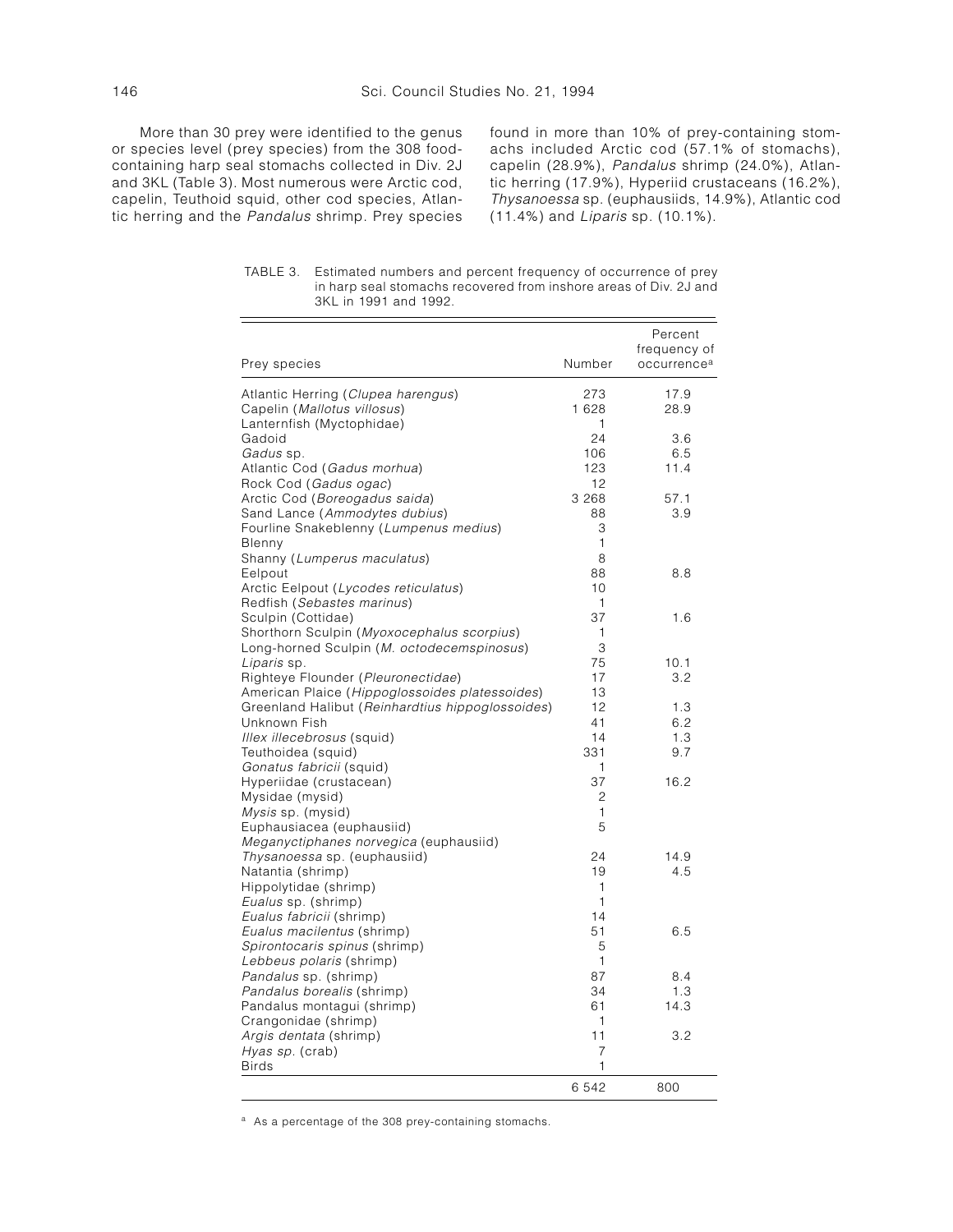Six prey species (Arctic cod, herring, Pandalus shrimp, sculpin, Teuthoid squid and capelin) accounted for almost 90% of the estimated wet weight of food eaten in both 1991 and 1992 (Table 4). Atlantic cod contributed only 2.8% of the total wet weight and 2.4% of the total energy intake of these seals.

Contributions by energy were similar to those for wet weight (Table 4), although herring, with its high energy density, was relatively more important in terms of energy provided than weight.

**Annual variation in the diet**. There was little difference between 1991 and 1992 in the weight of most major prey items consumed by these harp seals (Table 4). Arctic cod was the most important prey species in both years, but contributed almost 20% less in 1992 than in 1991. In its place Pandalus shrimp, Thysanoessa sp. and capelin contributed relatively more to the total weight of prey consumed in 1992, whereas sculpin and squid contributed substantially less.

**Seasonal variation in the diet**. Relative contributions, by wet weight, of prey consumed by harp seals in Div. 2J and 3KL during summer and winter were different. Arctic cod was the major component in both seasons, but was more important during the winter (Table 5), as were Pandalus shrimp and sculpins. In contrast, herring, capelin and squid were more important to the diet during the summer.

TABLE 4. Estimated minimum, total wet weight (g) and energy (kJ) of prey accounting for 95% of the total weight in prey-containing harp seal stomachs recovered in inshore Div. 2J and 3KL areas during 1991 (n = 188) and 1992 (n = 120).

|                                     | 1991       |        | 1992            |        |            |        |                |        |
|-------------------------------------|------------|--------|-----------------|--------|------------|--------|----------------|--------|
|                                     | Weight (%) |        | Weight (%)      |        | Weight (%) |        | Energy $(%)^a$ |        |
| Arctic Cod                          | 99 169     |        | $(57.8)$ 23 556 | (38.0) | 122 724    | (52.6) | 687 254        | (52.7) |
| Atlantic Herring                    | 19 137     | (11.2) | 8627            | (13.9) | 27 764     | (11.9) | 249 875        | (19.2) |
| Capelin                             | 5 1 1 6    | (3.0)  | 5 2 3 5         | (8.4)  | 10 352     | (4.4)  | 77 639         | (6.0)  |
| Gadus sp.                           | 4 0 7 9    | (2.4)  | 68              |        | 4 147      | (1.8)  | 19 908         | (1.5)  |
| Greenland Halibut                   | 526        | (0.3)  | 2 4 6 6         | (4.0)  | 2 9 9 2    | (1.3)  | 17 951         | (1.4)  |
| <i>Pandalus</i> sp. (shrimp)        | 4 0 9 6    | (2.4)  | 11 143          | (18.0) | 15 239     | (6.5)  | 60 957         | (4.7)  |
| Righteye Flounder                   | 1 3 5 4    | (0.8)  | 1 2 4 5         | (2.0)  | 2 5 9 9    | (1.1)  | 10 914         | (0.8)  |
| Sculpin                             | 12 919     | (7.5)  | 14              |        | 12 933     | (5.5)  | 69 840         | (5.4)  |
| Teuthoidea (squid)                  | 13 490     | (7.9)  | 518             | (0.8)  | 14 007     | (6.0)  | 58 831         | (4.5)  |
| <i>Thysanoessa</i> sp. (euphausiid) | 775        | (0.4)  | 4 4 3 8         | (7.2)  | 5 2 1 3    | (2.2)  | 17 724         | (1.4)  |
|                                     | 171 513.3  |        | 61 894.2        |        | 233 407.5  |        | 1 301 801.2    |        |

a Energy percentage values are calculated using only those species listed.

TABLE 5. Estimated minimum, total wet weight (g) of prey accounting for 95% of the total weight in prey-containing 1+ harp seal stomachs recovered in inshore Div. 2J and 3KL areas in summer (n  $= 132$ ) and winter (n  $= 176$ ).

|                              | Summer<br>weight $(%)$ |        | Winter<br>weight (%) |        |
|------------------------------|------------------------|--------|----------------------|--------|
| Arctic Cod                   | 39 054                 | (41.1) | 83 670               | (60.4) |
| Atlantic Cod                 | 944                    | (1.0)  | 5 4 9 5              | (4.0)  |
| Atlantic Herring             | 20 717                 | (21.8) | 7 0 4 7              | (5.0)  |
| Capelin                      | 5 686                  | (6.0)  | 4 643                | (3.3)  |
| Gadus sp.                    | 1 7 6 4                | (1.9)  | 2 3 8 3              | (1.7)  |
| <b>Greenland Halibut</b>     | 2 4 6 6                | (2.3)  | 526                  | (0.4)  |
| Pandalus sp. (shrimp)        | 2 0 0 6                | (2.1)  | 13 231               | (9.6)  |
| Sculpin                      | 12                     |        | 12 921               | (9.3)  |
| Teuthoidea (squid)           | 12 137                 | (12.8) | 1870                 | (1.3)  |
| Thysanoessa sp. (euphausiid) | 3 7 1 7                | (3.9)  | 1 4 9 5              | (1.1)  |
|                              | 94 957.9               |        | 138 403.7            |        |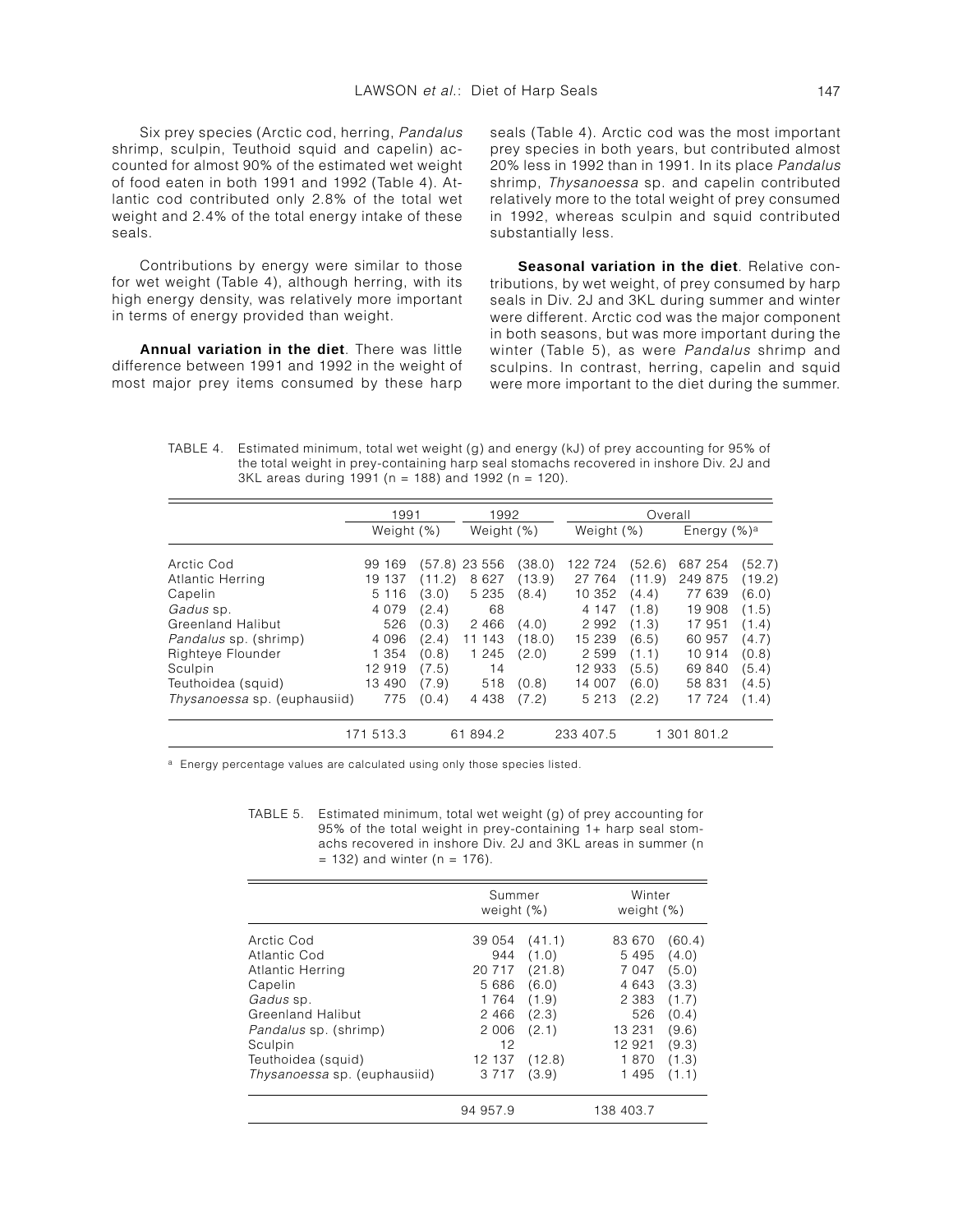**Age and geographic variation in the diet**. There were differences in the relative amounts of major prey species consumed in different geographic regions (Table 6). The age 1+ seals consumed different relative masses of prey species in Div. 2J and 3KL. Sculpins were the major prey item in seals in Div. 2J, with the cod species (other than Atlantic and Arctic) providing a smaller proportion of total prey weight. The cod accounted for 11.4% of prey weight, but were small in size (mean length = 15.6 cm). Despite their contribution to the total weight of prey consumed, sculpins were found in only 1.6% of prey-containing stomachs (Table 3).

Arctic cod provided most of the prey mass eaten by the age 1+ seals in Div. 3KL (57%). These older seals consumed herring, shrimp and squid to a lesser extent. Atlantic cod represented less than 0.1% of the total weight of prey consumed.

Small sample size  $(n = 4)$  necessitates caution when examining the age 0-group diet (Table 6). However, it was noted that these pups had consumed small prey consisting of capelin and invertebrates.

## **Offshore diet**

A total of 232 prey-containing stomachs recovered from harp seals in offshore areas of Div. 2J and 3KL were examined (Table 7). The samples were divided into four groups: seals shot during directed research cruises (MV Brandal), offshore shot recoveries, offshore gillnets and from seals caught during commercial trawling operations.

Although the locations of these samples were similar, the timing of the samples varied; the MV Brandal samples were collected from Department of Fisheries and Oceans, St. John's, Newfoundland, sampling zones (Numbers 326, 330 and 346) in February, the offshore trawl samples from zones 325, 330, 332, 343 and 346 in January and February, the offshore shot samples from zones 330, 343, 345, 346, 347 in April and the gillnet samples from zones 328, 330, 333, and 346 in April to July.

**Proportion of stomachs containing food**. As in the case of the inshore samples, most (80.3%) of the 288 offshore harp seal stomachs contained prey remains. This proportion was not significantly different among the recovery sources: MV Brandal cruise (64.1%), offshore gillnet (87.7%), offshore trawl (92.4%) and offshore shot recoveries (61.5%) (Chi square = 4.98, df = 3,  $\rho$  = 0.17).

**Composition of the diet**. On average, there were fewer prey species found in prey-containing stomachs from offshore areas than inshore (MV  $Brandal = 1.8$  species/stomach; offshore gillnet = 2.1 species/stomach; offshore trawl = 1.24 species/ stomach; offshore shot  $= 1.4$  species/stomach).

Capelin was by far the most important prey component of harp seals taken on the MV Brandal cruise (85.8% of weight; Tables 7 and 8). Sand lance, righteye flounder and capelin accounted for most of the prey weight consumed by harp seals recovered from offshore gillnets. No Atlantic cod were found in either of these recovery methods.

|                                  |                      |            |           | 0-Group Seals |                |        |            |      |            |
|----------------------------------|----------------------|------------|-----------|---------------|----------------|--------|------------|------|------------|
|                                  |                      | 2J         |           |               | 3KL            |        |            | 3KL  |            |
|                                  | N                    | Weight (%) |           | N             | Weight (%)     |        | N          |      | Weight (%) |
| Arctic Cod                       | 77                   |            | 794 (4.1) | 3 167         | 121 930 (57.0) |        |            |      |            |
| Atlantic Cod                     | 6                    | 895        | (4.7)     | 117           | 5 5 4 4        |        |            |      |            |
| Atlantic Herring                 |                      |            |           | 273           | 27 764         | (13.0) |            |      |            |
| Capelin                          | 192                  | 1087(5.7)  |           | 1417          | 9 2 4 3        | (4.3)  |            |      | 22.0(48.4) |
| Other Cod                        | 14                   | 2 187      | (11.4)    | 92            | 1960           | (0.9)  |            |      |            |
| Eelpout                          |                      |            |           |               |                |        |            | 2.4  | (5.3)      |
| Euphausiacea (euphausiid)        |                      |            |           |               |                |        |            | 14.9 | (32.7)     |
| Hyperiidae (crustacean)          |                      |            |           |               |                |        |            | 4.3  | (9.4)      |
| Pandalus montagui (shrimp)       | 8                    | 7.4        |           | 53            | 14 841         | (6.9)  | 5          | 1.9  | (4.2)      |
| Righteye Flounder                |                      | 113        |           | 16            | 2 4 8 6        | (1.2)  |            |      |            |
| Sculpin                          | 34                   | 12 919     | (67.2)    | 3             | 14.0           |        |            |      |            |
| Teuthoidea (squid)               |                      |            |           | 331           | 14 007         | (6.5)  |            |      |            |
| Other Fish <sup>b</sup>          |                      | 610        | (3.2)     |               | 12878          | (6.0)  |            |      |            |
| Other Invertebrates <sup>b</sup> |                      | 263        | (1.4)     |               | 8 5 8 9        | (4.0)  |            |      |            |
|                                  | 42 stomachs 19 215.3 |            |           | 261 stomachs  | 213 899.4      |        | 4 stomachs | 45.5 |            |

TABLE 6. Number (N) and estimated wet weight (g) of prey species accounting for 95% of total, reconstructed wet weight of prey-containing harp seals ( $n = 307$ )<sup>a</sup> recovered in inshore Div. 2J and 3KL areas.

a The age of one seal was undetermined.

**b** These include all prey items not listed above.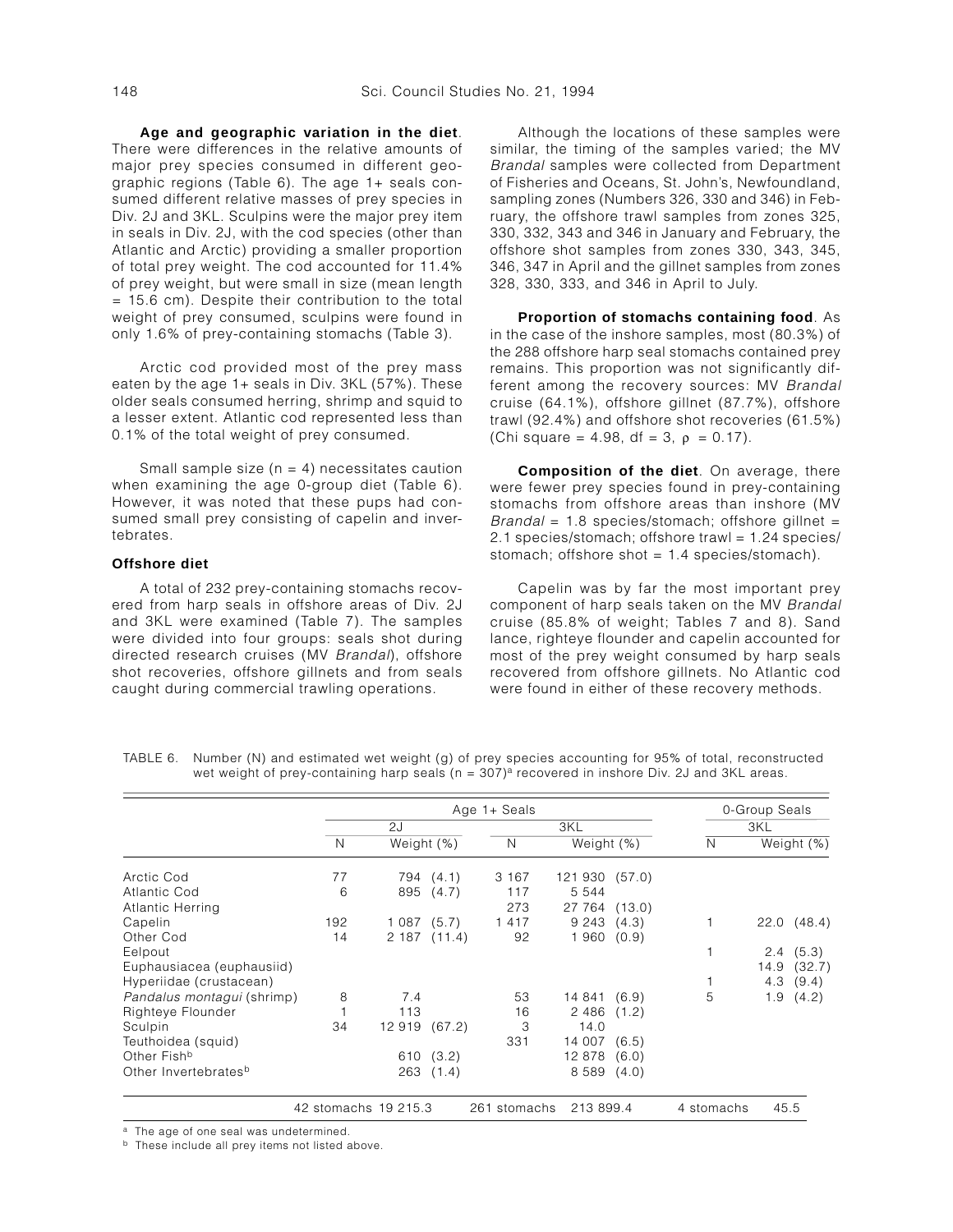| $$ and $n \times n$ of province and $n \times n$<br> <br> <br> <br> <br> <br> <br> <br>the result of mean languar (cm) of provisions accounting for GES. of total reconstructs<br>ונטובר אי אינו אינווניינטי פסקעי<br>(እነጔ in /iin\ in@ina- inaii nin /@\iii | ve areas, 1991 and 1993 (n = the number of stomachs containing prey,<br>ning 1991 -<br>ed from offshore areas, |
|--------------------------------------------------------------------------------------------------------------------------------------------------------------------------------------------------------------------------------------------------------------|----------------------------------------------------------------------------------------------------------------|
| i                                                                                                                                                                                                                                                            |                                                                                                                |

|                                        | $(n = 25)$              | <b>MV</b> Brandal Cruise<br>shot recoveries | Offshore gillnet<br>recoveries<br>$(n = 57)$                |                                  |                                                                                                                       | Offshore trawl<br>recoveries<br>$(n = 110)$               | $(n = 40)$                        | Offshore shot<br>recoveries    |
|----------------------------------------|-------------------------|---------------------------------------------|-------------------------------------------------------------|----------------------------------|-----------------------------------------------------------------------------------------------------------------------|-----------------------------------------------------------|-----------------------------------|--------------------------------|
| Prey type                              |                         | Weight (%) Length (SE)                      | Weight (%) Length (SE)                                      |                                  |                                                                                                                       | Weight (%) Length (SE)                                    |                                   | Weight (%) Length (SE)         |
| Atlantic Cod                           |                         |                                             |                                                             |                                  |                                                                                                                       |                                                           | $4\,730\,(45.2)$ 4                |                                |
| Capelin                                | 24 003 (85.8)           | 13.0 (0.1)                                  | 8 540 (21.0)                                                | 9.5(0.1)                         | $\begin{array}{c} 377\ 511\ \ (97.0)\\ 335\ \ (0.1)\\ 1\ 91\ \ (0.3)\\ 556\ \ (0.1)\\ \end{array}$<br>⊖<br>၁၀၁<br>၁၁၁ |                                                           |                                   | $40.8$ $(1.1)$<br>12.9 $(1.0)$ |
| Righteye Flounder<br>Redfish           | 1483(5.3)               | 23.1 (3.6)                                  | $\begin{array}{c} 11003.1(27.1) \\ 19668(48.4) \end{array}$ | $19.2$ $(1.2)$<br>$13.2$ $(0.4)$ |                                                                                                                       | affigar<br>Settes<br>8<br>8<br>9 8 9 9 9 9<br>9 8 9 9 9 9 | $(0.1)$ $(0.01)$                  | $27.3$ (-)                     |
| Teuthoidea (squid)<br>Sand Lance       | (1.1)<br>$ \frac{8}{2}$ | 21.3 (2.9)                                  |                                                             |                                  |                                                                                                                       |                                                           |                                   | 30.3(4.6)                      |
| Hyperiidae (Crustacean)                | 16                      |                                             |                                                             |                                  | ÷§့်<br>၁၆၁၅<br>၁၆၁၆<br>$4163$<br>$210$<br>$4072$<br>$176$                                                            |                                                           | $4963$ (47.4)<br>489 (4.7)<br>8.9 |                                |
| Other Fish <sup>a</sup>                |                         |                                             |                                                             |                                  |                                                                                                                       |                                                           |                                   |                                |
| <b>Other Invertebrates<sup>®</sup></b> | 935 (6.9)<br>230 (0.8)  |                                             | 384 (0.9)<br>27 (0.07)                                      |                                  |                                                                                                                       |                                                           | 80 (0.8)                          |                                |
|                                        | 27965.0                 |                                             | 40 638.0                                                    |                                  | 388 213.6                                                                                                             |                                                           | 10469.6                           |                                |

<sup>a</sup> These include all prey items not listed above.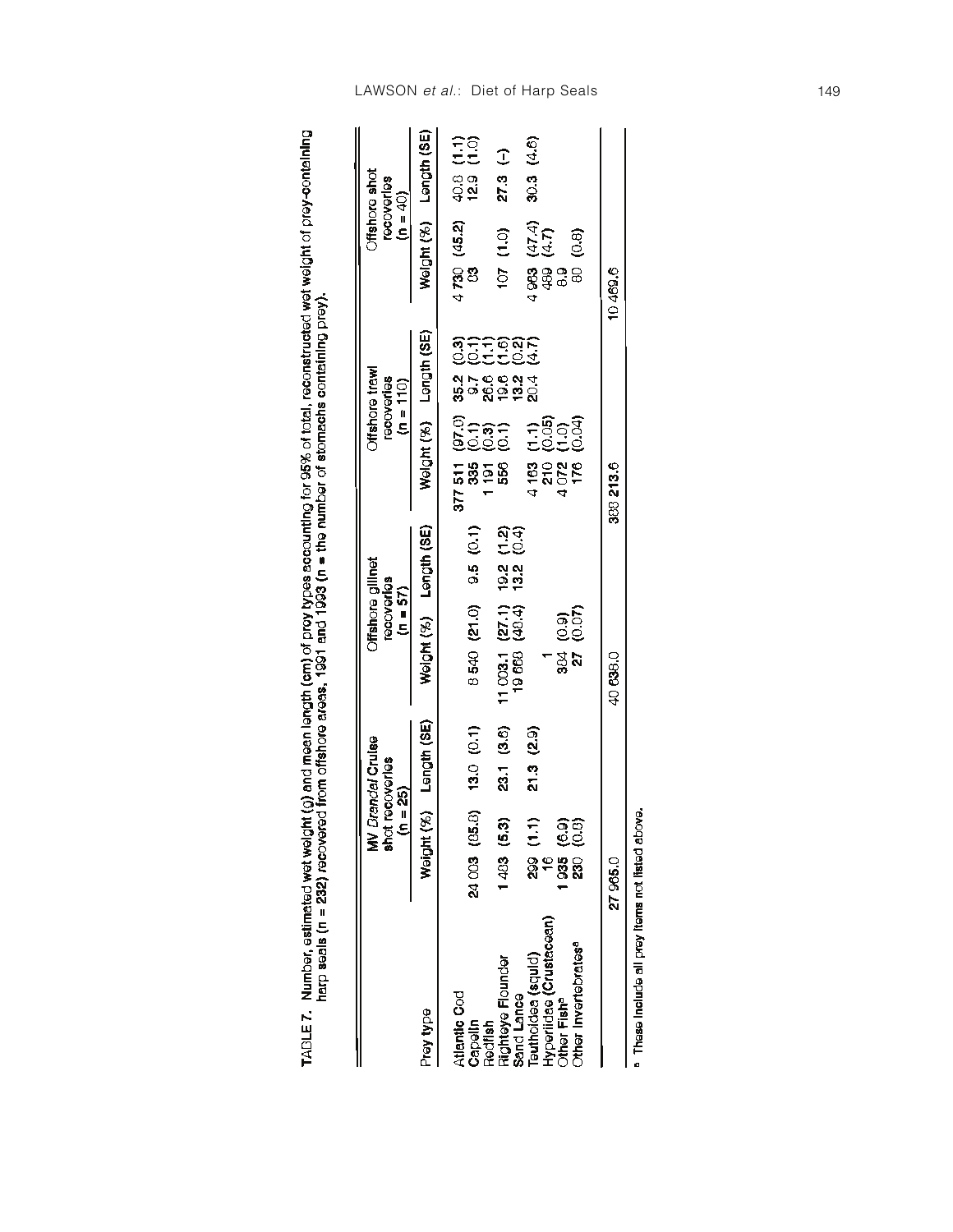TABLE 8. Estimated number (N), frequency of occurrence (%) and wet weight (g) of prey in the diets of harp and hooded seals reconstructed using intestine contents recovered during MV Brandal offshore cruise, February 1993.

|                              |                | Number of prey |                |        |                                | Frequency of occurrence |         |         | Wet weight of prey |         |  |  |
|------------------------------|----------------|----------------|----------------|--------|--------------------------------|-------------------------|---------|---------|--------------------|---------|--|--|
|                              |                | Harp           |                | Hooded | Harp                           | Hooded                  | Harp    |         | Hooded             |         |  |  |
| Prey Species                 | N              | $\%$           | $\mathsf{N}$   | $\%$   | (29 Intestines) (9 intestines) |                         | Weight  | $\%$    | Weight             | $\%$    |  |  |
| Arctic Cod                   | 3              | 0.4            |                |        | 6.9                            |                         | 15.0    | 0.2     |                    |         |  |  |
| Atlantic Cod                 |                |                | 12             | 18.2   |                                | 33.3                    |         |         | 2 4 2 0.7          | 37.4    |  |  |
| <b>Blue Hake</b>             |                |                | $\overline{c}$ | 3.0    |                                | 11.1                    |         |         | 490.0              | 7.6     |  |  |
| Capelin                      | 639            | 89.0           | $\overline{4}$ | 6.1    | 93.1                           | 55.6                    | 5 473.9 | 89.6    | 52.0               | 0.8     |  |  |
| Common Grenadier             |                |                | 8              | 12.1   |                                | 11.1                    |         |         |                    |         |  |  |
| <b>Greenland Halibut</b>     | 12             | 1.7            | 3              | 4.5    | 17.2                           | 22.2                    | 450.9   | 7.4     | 85.2               | 1.3     |  |  |
| Hookear Sculpin              | 13             | 1.8            |                |        | 3.4                            |                         | 35.3    | 0.6     |                    |         |  |  |
| Liparis sp.                  |                | 0.1            |                |        | 3.4                            |                         | 1.2     | 0.02    |                    |         |  |  |
| Redfish                      |                | 0.1            | $\overline{4}$ | 6.1    | 3.4                            | 22.2                    | 11.5    | 0.2     | 454.5              | 7.0     |  |  |
| Righteye Flounder            | 2              | 0.3            | $\mathbf{1}$   | 1.5    | 6.9                            | 11.1                    | 3.3     | 0.1     | 209.0              | 3.2     |  |  |
| Scaled Lancetfish            | $\overline{c}$ | 0.3            |                |        | 6.9                            |                         |         |         |                    |         |  |  |
| Vahl's Eelpout               |                | 0.1            |                |        | 3.4                            |                         | 51.0    | 0.8     |                    |         |  |  |
| Witch Flounder               |                |                | 12             | 18.2   |                                | 22.2                    |         |         | 1 771.6            | 27.4    |  |  |
| Unknown                      |                |                | 1              | 1.5    |                                | 11.1                    |         |         |                    |         |  |  |
| Hyperiidae (crustacean)      | 10             | 1.4            |                |        | 24.8                           |                         |         |         |                    |         |  |  |
| <i>Illex</i> sp. (squid)     | 14             | 1.9            | 19             | 28.8   | 17.2                           | 44.4                    | 66.3    | 01.1    | 988.8              | 15.3    |  |  |
| Natantia                     | $\overline{c}$ | 0.3            |                |        |                                |                         |         |         |                    |         |  |  |
| <i>Pandalus</i> sp. (shrimp) | 18             | 2.5            |                |        | 34.5                           |                         |         |         |                    |         |  |  |
|                              |                | 718            |                | 66     |                                |                         |         | 6 108.5 |                    | 6 472.0 |  |  |

In contrast, harp seals caught in the nets of offshore trawls directed towards cod in Div. 2J and 3KL consumed Atlantic cod almost exclusively, by wet weight (97%). Squid (47.4%) and Atlantic cod (45.2%) were the most important prey, by weight, in seals shot as part of other offshore recoveries (Table 7).

Figures 1 and 2 illustrate the length-frequency distributions of Atlantic cod caught by commercial trawlers originating from Newfoundland ports during January and February 1991 and 1992 (Fig. 1A and 2A), and the length of cod in the stomachs of harp seals caught by these vessels (Fig. 1C and 2C). The commercial trawl catches contained cod between 25 and 82 cm in length and the discards consisted of cod between 25 and 55 cm in length.

In both 1991 and 1992 the Atlantic cod found in harp seal stomachs (Fig. 1C and 2C) were similar in size to those discarded by the trawlers, or smaller (Fig. 1B and 2B). While there were few cod found in inshore harp seals, their sizes were smaller than those taken in the commercial fishery (Fig. 2D).

To determine if the lack of Atlantic cod in the stomachs of seals from the MV Brandal cruise was due to the unavailability of cod to the seals, the intestinal contents of harp and hooded seals recovered in the same area were compared, and it was found that the latter species were finding Atlantic cod to eat (Table 8). In fact, Atlantic cod accounted for a major percentage of the total weight of prey consumed (37.4%) by hooded seals (and to a lesser extent witch flounder, squid and blue hake). Harp seals taken in the same area were relying almost exclusively on capelin (89%) as food.

## **Discussion**

It is necessary to assess the degree of variation in diet and distribution of harp seals before an estimate of their effect on commercial fish species can be made. This preliminary study shows that there are seasonal, geographical and interannual variation in the diet of harp seals in Div. 2J and 3KL.

While most harp seals in this study had prey remains in their stomachs, this should not be extrapolated to include the entire year. Samples for this study were not taken during breeding or moulting periods when harp seals normally fast (Ronald and Healey, 1981), as stomach samples taken during these times are more likely to be empty. The samples taken from moulting animals in the offshore shot analyses, which had empty stomachs, were also not included in the analyses.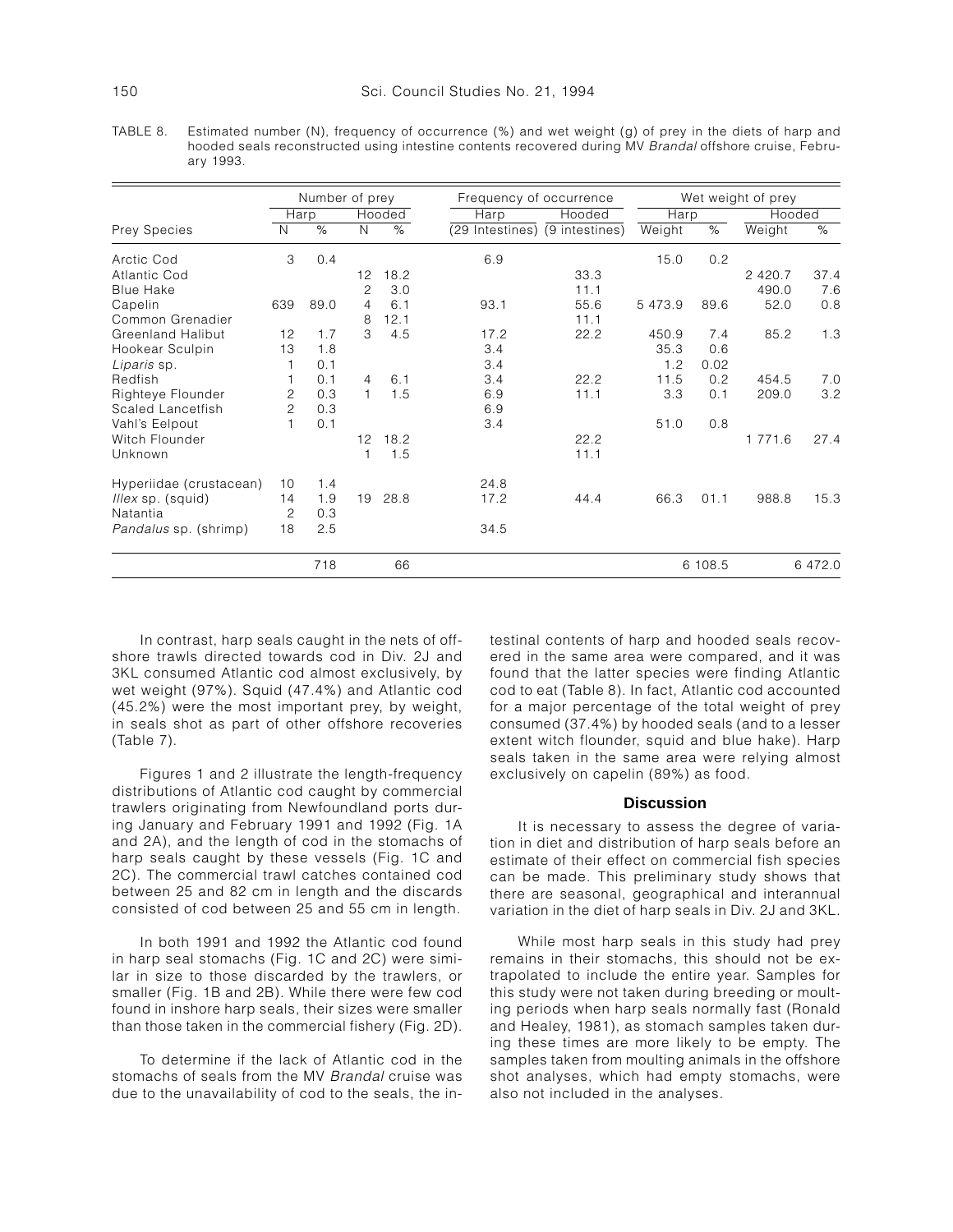

Fig. 1. Length-frequency distributions of Atlantic cod, Div. 2J and 3KL, 1991. (**A**) caught by commercial trawlers (Div. 3KL), (**B**) discarded by commercial trawlers (Div. 3KL), and (**C**) contained in stomachs of harp seals caught in nets offshore. (n = the number of cod measured.)

As has been found in previous studies of seals (e.g., Wallace and Lavigne, 1992), harp seals taken inshore in Div. 2J and 3KL had consumed a variety of prey. By far the most important prey species by prevalence, weight or energy, was Arctic cod (Boreogadus saida). These results are similar to studies of harp seals in the Northeast Canadian Arctic (Finley et al., 1990), Northwest Greenland (Kapel and Geisler, MS 1979) and the Southeast Canadian Arctic (Sergeant, 1973; Sergeant, 1991). Atlantic herring was also a significant component of the diet, but primarily during the summer.

There was some difference between 1991 and 1992 in the importance of major prey species consumed by harp seals in inshore areas. Arctic cod was the most important in both years, but contributed almost 20% less in 1992 than in 1991. The Pandalus shrimp, Thysanoessa sp. (euphausiid) and capelin contributed relatively more to the total weight of prey consumed in 1992, while sculpin and squid contributed less. Atlantic cod and herring were of similar importance in both years. Larger sample sizes, data from more years and better information of fish populations will be necessary before we can determine if these dietary changes are based on alterations of prey stock abundance or distribution.

While Arctic cod was the major prey consumed in both summer and winter, herring and squid gained importance for harp seals during the summer as these prey species moved inshore. This may represent a shift by harp seals to locally abundant, schooling prey, or prey which are more energy rich, as is the case for herring which move inshore to spawn.

Geographical differences were observed among harp seals recovered from inshore areas, however, particularly the preponderance of sculpin by weight in Div. 2J should be viewed with caution. The 34 large sculpin which accounted for 67% of the prey weight consumed, were recovered from only four age 1+ seals (which represented only 9.5% of the prey-containing stomachs). This discrepancy between the relative frequency and weight measures in Div. 2J illustrates a weakness in diet reconstruction from stomach contents: small sample sizes can produce deceptive results. Thus, while Arctic cod, herring, Pandalus shrimp and squid were the major prey of harp seals in Div. 3KL, more samples should be analyzed before credible comparisons can be made between Div. 2J and 3KL.

Similarly, with only four 0-group harp seals present in our samples, it was not feasible to make firm conclusions about age differences in harp seal diet. However, it appeared (Table 4) that pups were eating smaller prey than older seals, with a greater reliance on invertebrates, as documented previously by Sergeant (1973).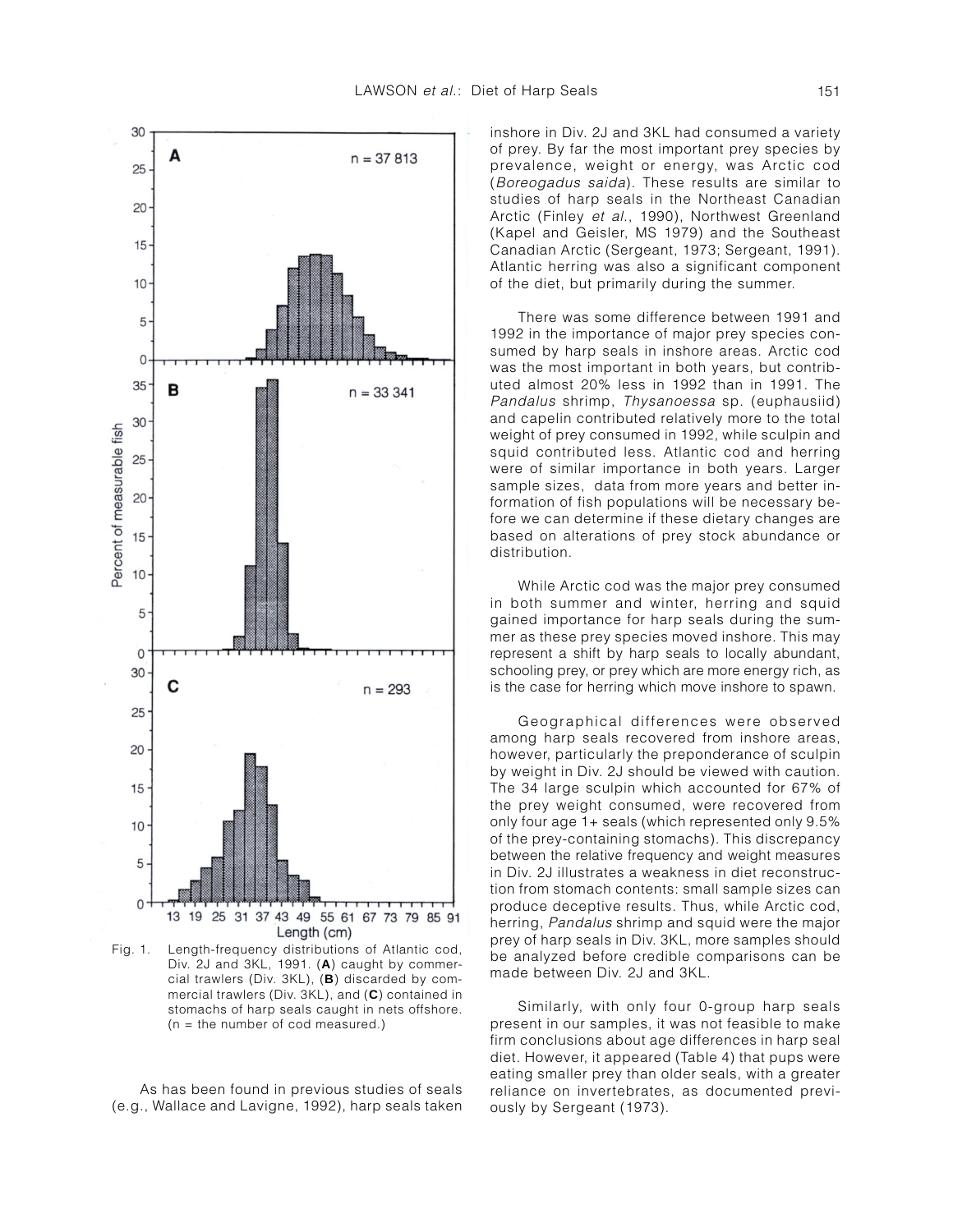

Fig. 2. Length-frequency distributions of Atlantic cod, Div. 2J and 3KL, 1992. (**A**) caught in commercial trawlers (Div. 3KL), (**B**) discarded by commercial trawlers (Div. 3KL), (**C**) contained in stomachs of harp seals caught in nets offshore, (**D**) contained in stomachs of harp seals caught inshore. ( $n =$  number of cod measured.)

Our results suggest that Atlantic cod was a relatively minor component of the diet of harp seals in inshore areas of Div. 2J and 3KL. This is similar to the findings of other studies which also examined seals caught primarily in inshore areas (e.g., Foy et al., 1981; Murie and Lavigne, 1991; Sergeant, 1973; Sergeant, 1991; Wallace and Lavigne, 1992). The cod in the stomachs in this study were generally small.

This study represents the first time seals from offshore areas were examined. The importance of cod to seals in offshore areas was difficult to estimate due to the small sample sizes and variation in diet among seasons, and/or method of recovery. For example, seals taken in offshore trawls contained almost exclusively Atlantic cod, while seals collected in the same area during the winters of 1992/ 93 contained none. The distribution of size classes of cod found in seals caught by trawlers, and anecdotal reports of harp seals feeding on discarded cod, suggests that the high prevalence of cod in these stomachs may, in part, be due to harp seals feeding on discarded fish. This would overemphasise the importance of cod if applied to the population as a whole.

The absence of Atlantic cod in the MV Brandal cruise samples does not appear to be due to the unavailability of cod in the area. Hooded seals were feeding on Atlantic cod in this area while harp seals were apparently eating other species. Surveys of offshore waters conducted in conjunction with groundfish hydroacoustic surveys indicated that harp seals were abundant in this area (Div. 3KL border) during February of 1992 and 1993, whereas high densities of cod were present in 1992 only (Stenson and Kavanagh, unpublished data). Therefore harp seals may not be present in this area simply to feed on pre-spawning concentrations of Atlantic cod.

No Atlantic cod were found in the stomachs of harp seals taken in gillnets, while they comprised a major portion of the diet of seals shot in offshore areas (Table 7). However, these cod were present in only two adult females which represented a small proportion (5%) of the stomachs recovered using this method. This again points out the potential effects that sample variation can have within a small sample. Further offshore sampling will permit us to determine if these two females, like the four stomachs containing scuplin from seals in Div. 2J (Table 6), accurately represent the diet of the population.

Although reconstruction of stomach contents allowed us to estimate the size of prey consumed, there are limitations. Stomach content reconstruction assumes that seals eat the heads (and therefore otoliths) of their prey. If this is not the case, the prey consumption will be underestimated and the size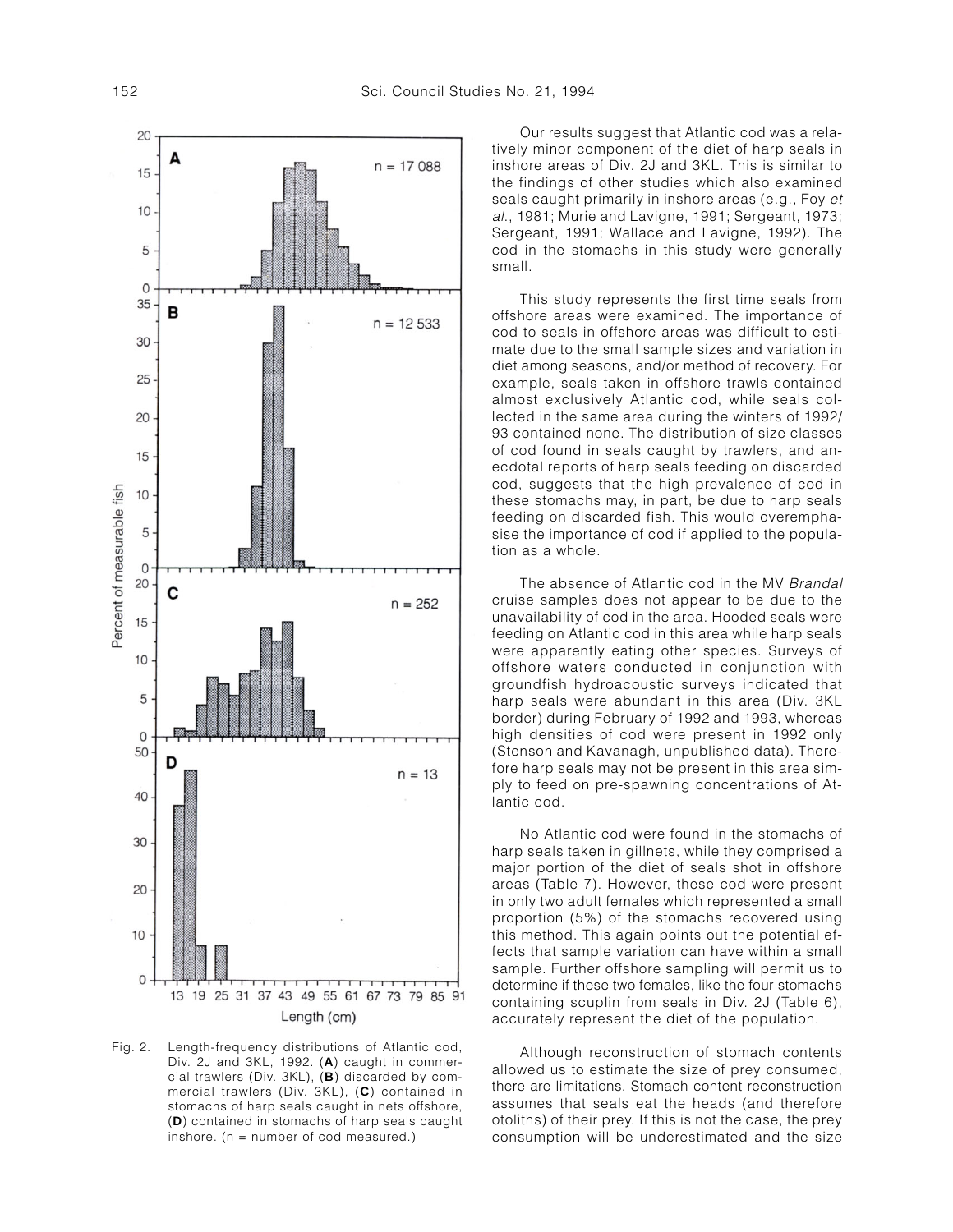range misrepresented. While this may be happening, it is known harp seals can and do eat whole, large cod to at least 53 cm in length. Also, the rate of digestion of otoliths may be related to their size; smaller otoliths may be eroded more than those from larger fish. This effect would tend to yield a skewed size distribution with the lengths of smaller fish being underestimated to a greater degree than those of larger fish. Sampling of seals in areas where there are fish of known size, may indicate if there is a prey size preference.

Although preliminary, these studies show that there is seasonal, geographical and interannual variation in the diet of harp seals. However, in light of this variation and the relatively small sample sizes available from some areas, our limited knowledge concerning spatial overlap between seals and their prey, and the ongoing nature of these studies, we cannot make a clear assessment of the harp seal's impact on Atlantic cod stocks at this time.

### **Acknowledgements**

We thank the sealers, fishermen and hunters who provided us with seals, W. Penny and D. Wakeham for collecting the samples, B. Beck and G. Harrison of the Department of Fisheries and Oceans, Bedford Institute of Oceanography, S.-A. Ross and E. Dawe of the Department of Fisheries and Oceans, St. John's Northwest Atlantic Fisheries Centre, for their assistance in obtaining length/ weight regressions, and N. Cheeseman of the Department of Fisheries and Oceans, Inspection Laboratory, St. John's, for proximal energy composition for some prey species. We also thank T. Renouf for reviewing an earlier draft of the manuscript.

#### **References**

- ANON. 1969. United States Canadian tables of feed composition. Subcommittee on Feed Composition, National Academy of Sciences, 1684.
- BIGG, M. A., and I. FAWCETT. 1985. Two biases in diet determination of northern fur seals (Callorhinus ursinus). In: Marine Mammals and Fisheries, J. R. Beddington, R. J. H. Beverton and D. M. Lavigne, (eds.), p. 284–291. Massachusetts: George Allen and Unwin Ltd.
- BOWEN, W. D., J. W. LAWSON, and B. BECK. 1993. Seasonal and geographic variation in the species composition and size of prey consumed by grey seals (Halichoerus grypus) on the Scotian Shelf. Can. J Fish. Aquat. Sci., **50**: 1768–1778.
- CROXALL, J. P., and P. A. PRINCE. 1982. Calorific content of squid (Mollusa: cephalopods). British Antarctic Survey Bulletin, **55**: 27–31.
- DAWE, E. G. 1988. Length-weight relationships for shortfinned squid in Newfoundland and the effect of diet on condition and growth. Trans. Amer. Fish. Soc., **117**: 591–599.
- FINLEY, K. J., M. S. W. BRADSTREET, and G. W. MILLER. 1990. Summer feeding ecology of harp seals in rela-

tion to Arctic cod in the Canadian high Arctic. Polar Biology, **10**: 609–618.

- FOY, M. G., D. A. DeGRAAF, and R. A. BUCHANAN. 1981. Harp seal feeding along the Labrador coast, 1979– 1981. Petro-Canada Explorations Ltd.
- GRIFFITHS, D. 1977. Caloric variation in Crustacea and other animals. J. Anim. Ecol., **46**: 593–605.
- HÄRKÖNEN, T. J. 1986. Guide to the otoliths of the bony fishes of the northeast Atlantic. Hellerup, Denmark: Danbiu.
- HISLOP, J. R. G., M. P. HARRIS, and J. G. M. SMITH. 1991. Variation in the calorific value and total energy content of the lesser sandeel (Ammodytes marinus) and other fish preyed on by seabirds. J. Zool., **224**: 501– 517.
- HODDER, V. M., L. S. PARSONS, G. H. WINTERS, and K. SPENCER. 1973. Fat and water content of herring in Newfoundland and adjacent waters, 1966–71. Tech. Rep. Fish. Res. Bd. of Can., **365**: 49 p.
- KAPEL, F. O., and A. GEISLER. MS 1979. Progress report on research on harp and hooded seals in Greenland, 1978–79. NAFO SCR Doc., No. 10, Serial No. N021, 12 p.
- LAWS, R. M. 1977. The significance of vertebrates in the Antarctic marine ecosystem. In: Adaptation within Antarctic ecosystems, G.A. Llano (ed.), p. 411–438. Washington: Smithsonian Institution.
- LIEM, A. H. 1943. Seasonal variation in the fatness of "sardine" herring. Fish. Res. Board. Can., **34**: 17–19.
- LILLY, G. R., and D. R. OSBORNE. MS 1984. Predation by Atlantic cod (Gadus morhua) on short-finned squid (Illex illecebrosus) off eastern Newfoundland and in the northeastern Gulf of St. Lawrence. NAFO SCR Doc., No. 108, Serial No. N905, 16 p.
- MONTEVECCHI, W. A., and J. PIATT. 1984. Composition and energy contents of mature inshore spawning capelin (Mallotus villosus): implications for seabird predators. Comp. Biochem. Physiol., **78A**: 15–20.
- MURIE, D. J., and D. M. LAVIGNE. 1985. Digestion and retention of Atlantic herring otoliths in the stomachs of grey seals. In: Marine Mammals and Fisheries, J. R. Beddington, R. J. H. Beverton and D. M. Lavigne (eds.), p. 292–299. London: Allen and Unwin.
	- 1991. Food consumption of wintering harp seals, Phoca groenlandica, in the St. Lawrence estuary, Canada. Can. J. Zool., **69**: 1289–1296.
- NETTLESHIP, D. N. 1993. Proximate composition and energy content of prey species of Atlantic Puffin. In prep.
- RONALD, K., and P. J. HEALEY. 1981. The harp seal Phoca groenlandica (Erxleben, 1777). In: Handbook of marine mammals, S. H. Ridgway and R. J. Harrison (eds.), p. 55–88. London, England: Academic Press.
- SERGEANT, D. E. 1965. Migrations of harp seals Pagophilus groenlandicus (Erxleben) in the Northwest Atlantic. J. Fish. Res. Board Can., **22**: 433–463.
	- 1973. Feeding, growth, and productivity of Northwest Atlantic harp seals (Pagophilus groenlandicus). J. Fish. Res. Board. Can., **30**: 17–29.
	- 1991. Harp seals, man and ice. Can. Spec. Publ. Fish. Aquat. Sci., **114**: 153.
- SHELTON, P. A., N. G. CADIGAN, and G. B. STENSON. MS 1992. Model estimates of harp seal population trajectories in the Northwest Atlantic. Fisheries and Oceans. CAFSAC Res. Doc., No. 89, 23 p.
- STEIMLE, F. W. J., and R. J. TERRANOVA. 1985. Energy equivalents of marine organisms from the continen-